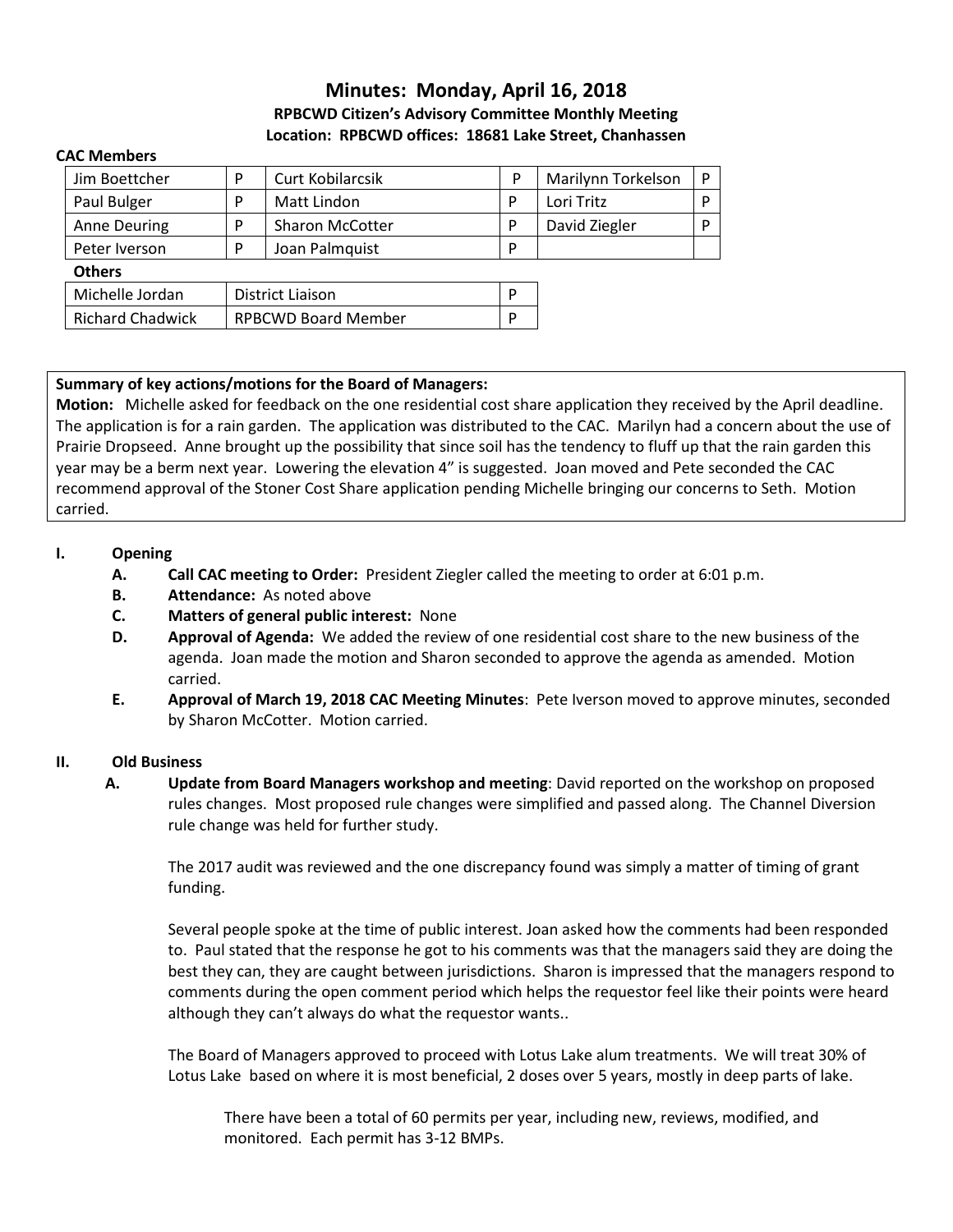The 10 year plan was approved to send to BWSR for final approval. They have a 90 day window to respond.

The Watershed District is partnering with the St. Anthony Falls U of M lab on research to put iron filings in stormwater ponds to capture phosphorus, which may be more economical than iron enhanced sand filters. Matt mentioned issues with iron bacteria potentially changing the ecosystem of pond, especially in color. Curt said there is significant maintenance involved in iron filings treatment, as in adding iron filings.

There was discussion on using leftover cost share money for salt training. Then a discursive ensued on why we have cost share money left over. Some Watershed Districts have a longer history in cost share grants and get more applications. 9 Mile Creek headquarters has good display area. Michelle hopes to relook at how we promote our cost share program. Minnehaha has actually stopped their cost share program.

The 50<sup>th</sup> anniversary party will likely be in the Riley Jacques Barn toward the end of next summer (2019).

The Watershed boundary changes were approved and maps will be updated. The floor map in the entryway is updated.

The MN Board of Water and Soil Resources (BWSR) One Watershed, One Plan Policy Statements were distributed by email to us.

- **B. Interface with other CAC groups**: We have heard from a couple of other CACs of interest in a group interchange for the purpose of sharing information.David sent an email to other CACs and only got a few responses. He thought we should create a list of what we thought we could share with other CACs as well as what we would like to learn from other CACs. David will talk with Claire about who we should be talking to. ACTION ITEM: PLEASE SEND DAVID YOUR THOUGHTS PRIOR TO THE NEXT MEETING ON WHAT YOU WOULD LIKE AN EXCHANGE WITH OTHER CAC'S TO LOOK LIKE.
- **C. Landscaping for Water Quality and Wildlife:** Marilynn presented a beautiful presentation on "Landscaping for Water quality and Wildlife" that she prepared for an Eden Prairie Community Adult Ed class. Eleven people attended the class and all seemed on board with the principals. Marilynn also distributed catalogs and fact sheets

#### **D. Updates from subcommittees**

**Speakers Bureau:** Joan recorded Michelle's Water 101 presentation for children, transcribed it and it is now available for others to present. She plans to have the adult version ready by May 1. **Storm Drains:** Sharon is working with Chanhassen on Oct. 27 storm drain clean up. Dorothy Pederson is working with Shorewood on permission for stenciling. Michelle reported that the Metro Watershed Initiative is doing a roll out of the adopt a drain online metro wide. Go to adoptadrain.org to see how program currently works in St. Paul. Michelle will keep us updated. Cities have GIS mapping of storm drains and specifically which direction water drains, but it is not publicly available. Matt attended a Legislative-Citizen Commission on Minnesota Resources (LCCMR) class targeting storm water, including crowdsourcing, permeable pavers instead of salt, and heated surfaces.

**Silt Sock (not) Solution**: Anne met with the manufacturer and rep of the EZ-Flo storm drain mats, got a sample of a mat, and is working on a meeting with the water resource manager of Minnetonka to get permission to start a pilot. She has learned that each mat is custom made because of variations in storm drains.

**Garlic Mustard**: Marilynn reported on a garlic mustard pulling volunteer opportunity near Riley Creek restoration on May 16, from 5:00 – 7:00 pm. Let Marilynn know if you are interested. Use a brush on shoes so no seed spreading.